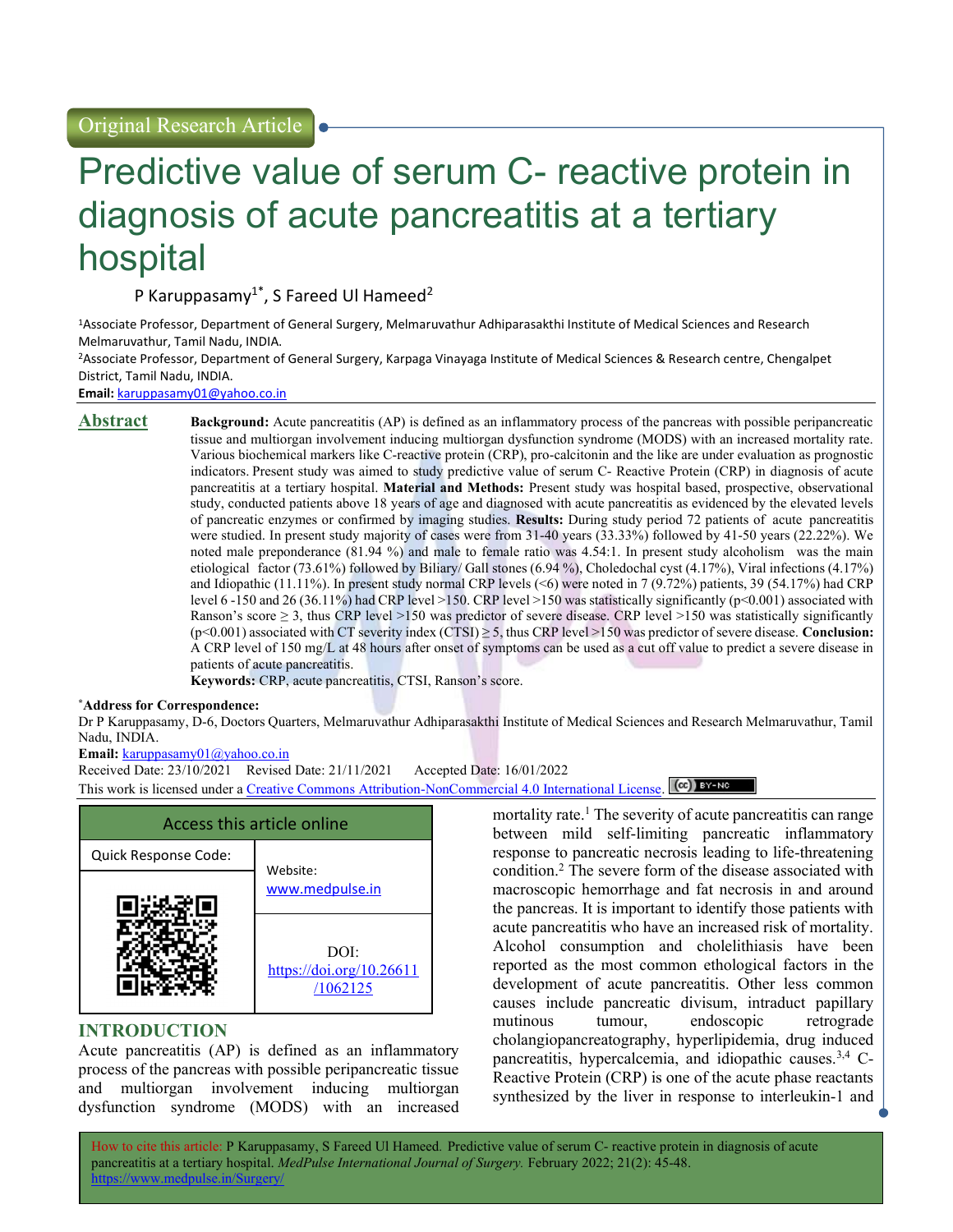interleukin-6. Various clinical, biochemical and imaging criteria have been proposed as predictors of severity of acute pancreatitis. The role of diagnostic markers (pancreatic enzymes such as amylase and lipase) as prognostic indicators has been a failure. Other biochemical markers like C-reactive protein (CRP), pro-calcitonin and the like are under evaluation as prognostic indicators.<sup>5</sup> Present study was aimed to study predictive value of serum C- Reactive Protein (CRP) in diagnosis of acute pancreatitis at a tertiary hospital.

# MATERIAL AND METHODS

Present study was hospital based, prospective, observational study, conducted in Department of General Surgery, Shri Venkateswara Medical College, Hospital & Research Centre, Pondicherry, during January 2017 to December 2018 (2 year). Study approval was taken from institutional ethical committee, India. Study was approved by institutional ethical committee.

Inclusion criteria: Patients above 18 years of age and diagnosed with acute pancreatitis as evidenced by the elevated levels of pancreatic enzymes or confirmed by imaging studies were included.

Exclusion criteria: Patients with chronic pancreatitis and acute on chronic pancreatitis; Patients with questionable diagnosis of other possible abdominal conditions.

Study was explained to patients/relatives and a written informed consent was taken for participation. Cases with confirmed acute pancreatitis were considered for study and diagnosis of acute pancreatitis was confirmed either by a three-fold rise in the level of pancreatic enzymes or by radiological evidence of pancreatic inflammation. Detailed history, examination findings were noted in case record proforma. Routine investigations such as complete blood counts, renal function tests, liver function tests and chest X-ray. Ranson's score and CT severity index (CTSI) were done in all patients. CRP levels were measured 48 hours after the onset of symptoms. All patients were managed conservatively and as per standard operating procedures of surgery department. Local complications such as intra/peri pancreatic collection, necrosis and abscess, and systemic complications such as acute respiratory distress syndrome (ARDS), acute kidney injury (AKI) and multiple organ dysfunction syndrome (MODS) were noted in case record proforma. The local complications were managed conservatively. Among the systemic complications, patients who developed ARDS and MODS were managed in ICU; patients who developed AKI were either managed conservatively with fluid resuscitation or with dialysis. Ranson's score, CTSI and CRP values measured 48 hours after onset of symptoms were noted down for each patient and tabulated. A Ranson's score of more than 3 was considered as severe disease. CRP levels more than 6 was considered to be raised. Patients were followed up until death or discharge. The data tabulated was analysed with SPSS software v23. Descriptive statistics such as mean and percentage was used to describe the data. Pearson coefficient was used to study the correlation between the variables. A p-value of less than 0.05 was considered to be statistically significant.

# RESULTS

During study period 72 patients of acute pancreatitis were studied. In present study majority of cases were from 31-40 years (33.33 %) followed by 41-50 years (22.22 %). We noted male preponderance (81.94 %) and male to female ratio was 4.54:1.

| <b>Table 1: Age and Gender distribution</b> |                 |            |  |
|---------------------------------------------|-----------------|------------|--|
| Age (Years)                                 | No. of patients | Percentage |  |
| $19 - 30$                                   | 14              | 19.44      |  |
| $31 - 40$                                   | 24              | 33.33      |  |
| $41 - 50$                                   | 16              | 22.22      |  |
| $51 - 60$                                   | 11              | 15.28      |  |
| $61 - 70$                                   | 6               | 8.33       |  |
| >71                                         | 1               | 1.39       |  |
| Gender                                      |                 |            |  |
| Male                                        | 59              | 81.94      |  |
| Female                                      | 13              | 18.06      |  |

In present study alcoholism was the main etiological factor (73.61 %) followed by Biliary/ Gall stones (6.94 %), Choledochal cyst (4.17 %), Viral infections (4.17 %) and Idiopathic (11.11 %).

| <b>Table 2: Etiological factors</b> |                 |                |  |  |
|-------------------------------------|-----------------|----------------|--|--|
| <b>Etiology</b>                     | No. of patients | Percentage (%) |  |  |
| Alcoholism                          | 53              | 73.61          |  |  |
| Biliary/ Gall stones                | 5               | 6.94           |  |  |
| Choledochal cyst                    | з               | 4.17           |  |  |
| Viral infections                    | 3               | 4.17           |  |  |
| Idiopathic                          |                 | 11 11          |  |  |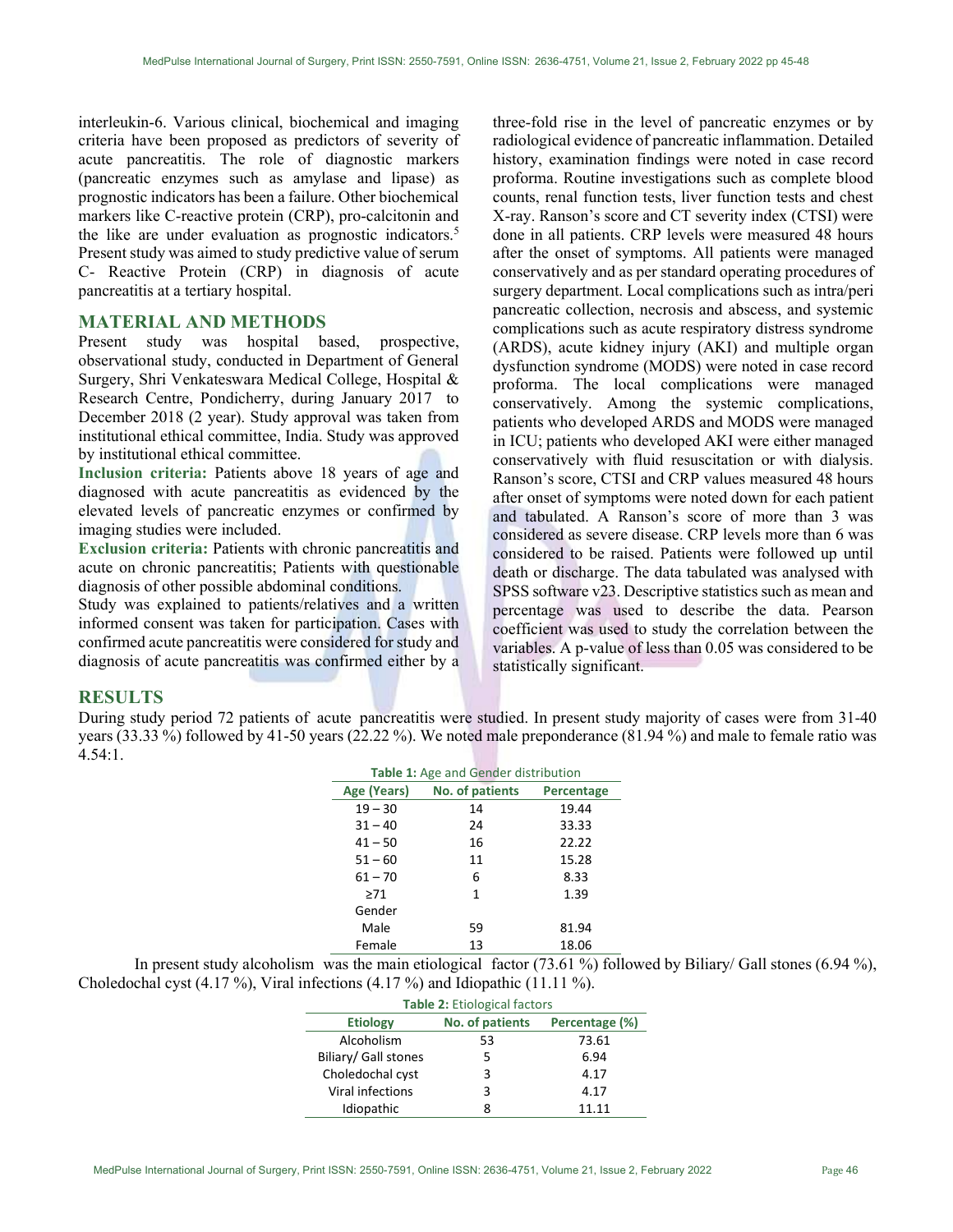In present study 24 (33.33 %) patients developed complications. Complications noted were pleural effusion (18.06 %), ascites (13.89 %), organ failure (8.33 %), acute fluid collection (6.94 %), pseudocyst (5.56 %), pancreatic necrosis (4.17 %), venous thrombosis (2.78 %) and GI bleeding (1.39 %). All the complications were conservatively managed except for one patient with bilateral pleural effusion for whom bilateral intercostal drainage was done.

| Table 3: Complications in acute pancreatitis |                 |                |  |  |
|----------------------------------------------|-----------------|----------------|--|--|
| <b>Complications</b>                         | No. of patients | Percentage (%) |  |  |
| Pleural effusion                             | 13              | 18.06          |  |  |
| Ascites                                      | 10              | 13.89          |  |  |
| Organ failure                                | 6               | 8.33           |  |  |
| Acute fluid collection                       | 5               | 6.94           |  |  |
| Pseudocyst                                   | 4               | 5.56           |  |  |
| Pancreatic necrosis                          | 3               | 4.17           |  |  |
| Venous thrombosis                            | 2               | 2.78           |  |  |
| GI bleeding                                  |                 | 1.39           |  |  |

In present study normal CRP levels  $( $6$ )$  were noted in 7 (9.72 %) patients, 39 (54.17 %) had CRP level 6 -150 and 26 (36.11 %) had CRP level >150. CRP level >150 was statistically significantly (p<0.001) associated with Ranson's score  $\geq$ 3, thus CRP level >150 was predictor of severe disease.

| Table 4: Correlation of CRP and Ranson's score |              |                |              |  |
|------------------------------------------------|--------------|----------------|--------------|--|
| <b>CRP</b>                                     |              | Ranson's score | <b>Total</b> |  |
|                                                | $\leq 3$     | ≥ 3            |              |  |
| < 6                                            | 7(9.72%)     | O              | 7 (9.72 %)   |  |
| 6-150                                          | 37 (51.39 %) | 2(2.78%)       | 39 (54.17 %) |  |
| $\geq 151$                                     | 4(5.56%)     | 22 (30.56 %)   | 26 (36.11 %) |  |

CRP level >150 was statistically significantly ( $p$ <0.001) associated with CT severity index (CTSI)  $\geq$  5, thus CRP level >150 was predictor of severe disease.

| Table 5: Correlation of CRP and CT severity index (CTSI) |                                             |                                      |                                         |  |  |
|----------------------------------------------------------|---------------------------------------------|--------------------------------------|-----------------------------------------|--|--|
|                                                          | <b>CT severity index (CTSI)</b>             |                                      | <b>Total</b>                            |  |  |
|                                                          | $\leq$ 5                                    | $\geq 5$                             |                                         |  |  |
|                                                          |                                             |                                      | 7 (9.72 %)                              |  |  |
|                                                          |                                             |                                      | 39 (54.17 %)                            |  |  |
|                                                          |                                             |                                      | 26 (36.11 %)                            |  |  |
|                                                          | <b>CRP</b><br>55<br>$6 - 150$<br>$\geq 151$ | 6(8.33%)<br>35 (48.61 %)<br>7(9.72%) | $1(1.39\%)$<br>4(5.56%)<br>19 (26.39 %) |  |  |

## DISCUSSION

Acute pancreatitis (AP) is an inflammatory disorder of the pancreas with a multifactorial pathogenesis, in which enzyme activation plays a central role in local pancreatic damage, causing systemic and peripancreatic tissue involvement.<sup>6</sup> There are many scores to help us to differentiate between MAP and SAP, which be generalized severity scores such as the APACHE II , The sequential Organ Failure Assessment (SOFA), Logistic Organ Dysfunction (LOD) or the Multiple Organ Dysfunction (MODS) scores or pancreatitis specific severity scores such as the Ranson Criteria, The Pancreatic Outcome Prediction Score, all which are generally cumbersome but do have their advantages.<sup>7</sup> Limitations of these scoring systems have been either the inability to obtain a complete score until at least 48 hours into the illness (Ranson and Glasgow scores) or the complexity of the scoring system itself (APACHE II). In study by Ganesh  $BN<sup>8</sup>$  common local complications were peripancreatic collection (28%) and pancreatic necrosis (12%), while 48 % had systemic complications. 50 % had mild disease and 50 % had severe disease as evidenced by the Ranson's score. In patients

with severe disease raised CRP was noted. There was no statistically significant correlation between the CTSI and CRP values. 4 patients with CRP values more than 400 succumbed to the illness. CRP can serve as an inexpensive alternative to the conventional severity assessment methods for the prediction of severity and outcome of patients with acute pancreatitis. Deherkar JA et al.,<sup>9</sup> noted that mean serum CRP level of patients with Ranson"s score <3 was significantly higher as compared to mean serum CRP level of patients with Ranson"s score  $\geq$ 3 (10.54 $\pm$ 5.00 mg/l vs 7.29±3.94 mg/l). There was significant association of serum CRP and Ranson's score of patients. Similar findings were noted in present study. Trivikraman et  $al$ ,  $l^0$ found that the sensitivity and specificity of CRP were in predicting severity of acute pancreatitis were 66.7% and 86.3% respectively. The rapid response of CRP to changes in the intensity of the inflammatory stimulus suggests that it might be valuable in the assessment and monitoring of acute pancreatitis. Mathew B et  $al$ ,<sup>11</sup> studied 90 patients with acute pancreatitis according to CT severity grading, patients were divided into three groups as Group I (mild pancreatitis, n=32 patients), group II (moderate